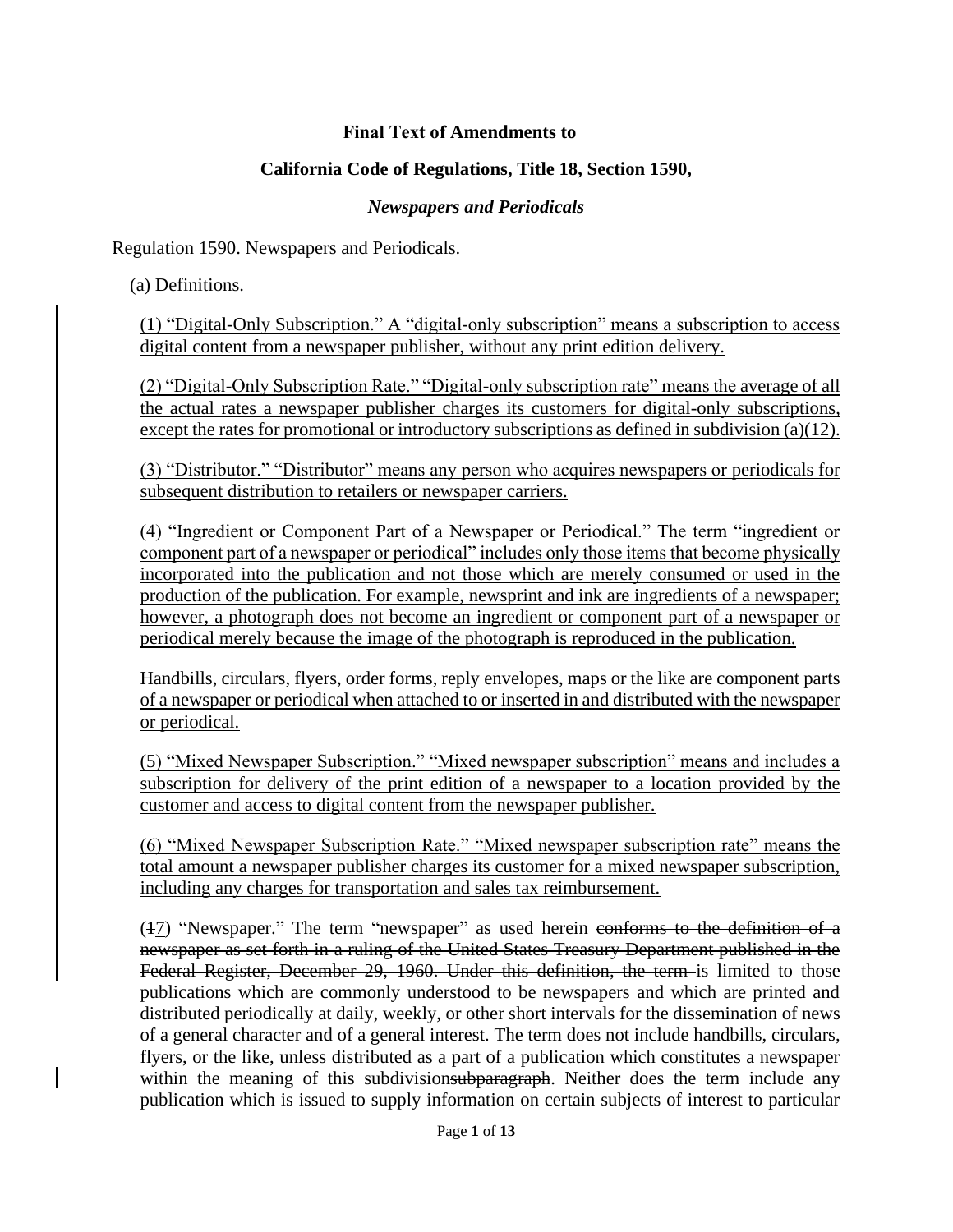groups, unless such publication otherwise qualifies as a newspaper within the meaning of this subdivisionsubparagraph. For purposes of this subdivisionsubparagraph, advertising is not considered to be news of a general character and of a general interest.

(8) "Newspaper Carrier." "Newspaper carrier" means any person who acquires newspapers from a publisher or distributor to deliver to consumers. The term includes a hawker. A "hawker" is an individual who sells single copies of newspapers to passersby on a street corner or other trafficked area. "Newspaper carrier" does not include persons selling newspapers or periodicals from a fixed place of business.

(29) "Periodical." The term "periodical" as used herein is limited to those publications which appear at stated intervals, each issue of which contains news or information of general interest to the public, or to some particular organization or group of persons. Each issue must bear a relationship to prior or subsequent issues in respect to continuity of literary character or similarity of subject matter, and there must be some connection between the different issues of the series in the nature of the articles appearing in them.<sup>1</sup> Each issue must be sufficiently similar in style and format to make it evident that it is one of a series. An annual report of a corporation which is substantially different in style and format from the corporation's quarterly reports is not part of a series with the quarterly reports. The term "periodical" does not include books complete in themselves, even those that are issued at stated intervals, for example, books sold by the Book-of-the-Month Club or similar organizations, so-called "pocket books," a new one of which may be issued once a month or some other interval, or so-called "one-shot" magazines that have no literary or subject matter connection or continuity between prior or subsequent issues. The term does not include catalogs, programs, score-cards, handbills, price lists, order forms or maps. Neither does it include shopping guides or other publications of which the advertising portion, including product publicity, exceeds 90 percent of the printed area of the entire issue in more than one-half of the issues during any 12-month period.

(3) "Ingredient or Component Part of a Newspaper or Periodical." The term "ingredient or component part of a newspaper or periodical" includes only those items that become physically incorporated into the publication and not those which are merely consumed or used in the production of the publication. For example, newsprint and ink are ingredients of a newspaper; however, a photograph does not become an ingredient or component part of a newspaper or periodical merely because the image of the photograph is reproduced in the publication.

Handbills, circulars, flyers, order forms, reply envelopes, maps or the like are considered as component parts of a newspaper or periodical when attached to or inserted in and distributed with the newspaper or periodical.

(4) "Publisher." "Publisher" means and includes any person who owns the rights to produce, market, and distribute printed literature and information.

(5) "Distributor." "Distributor" means any person who acquires newspapers or periodicals for subsequent distribution to retailers or newspaper carriers.

(6) "Newspaper Carrier." "Newspaper carrier" means any person who acquires newspapers from a publisher or distributor to deliver to consumers. The term includes a hawker. A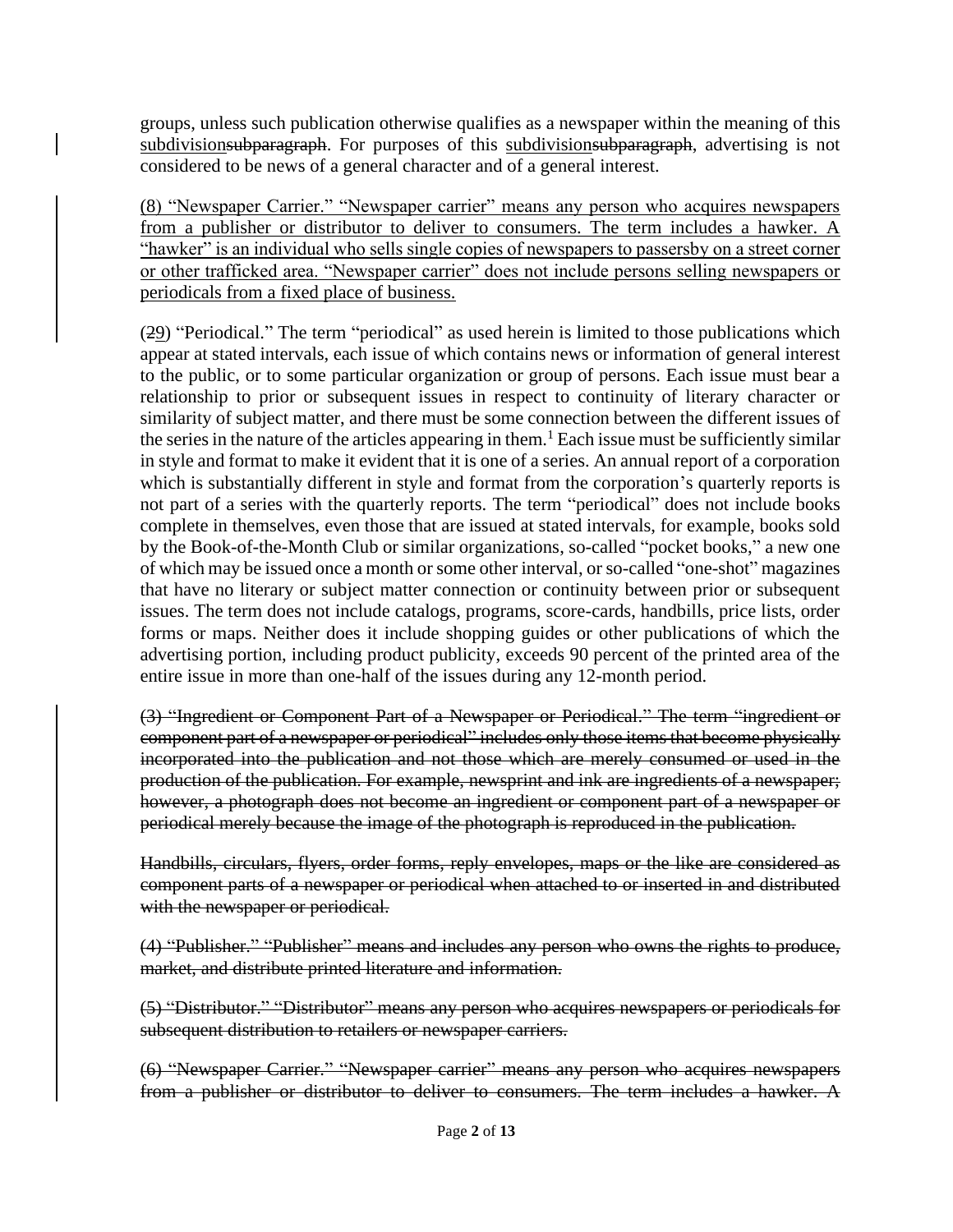"hawker" is an individual who sells single copies of newspapers to passersby on a street corner or other trafficked area. "Newspaper carrier" does not include persons selling newspapers or periodicals from a fixed place of business.

(7) "Third Party Retailer." "Third party retailer" means and includes any person who sells at retail subscriptions to newspapers and periodicals who is not the publisher of the newspapers or periodicals. Typically, third party retailers solicit subscriptions in a single offering for a large number of different publications, require that payment be made to the account of the third party retailer, and undertake to resolve subscription problems. The term includes persons commonly known as direct mail, school, paid during service, cash, catalog, and telephone agents. "Third party retailer" does not include persons who solicit renewals of subscriptions on behalf of individual publishers.

(8) "Mixed Newspaper Subscription." "Mixed newspaper subscription" means and includes a subscription for a tangible newspaper combined with a subscription for the right to access digital content.

(9) "Digital-Only Subscription Rate." "Digital-only subscription rate" means the price a customer would pay to access digital content from a newspaper publisher, exclusive of any promotions or discounts, without any print delivery.

(10) "Print-Only Subscription." A "print-only subscription" means a subscription for delivery of the print edition of a newspaper delivered to a location provided by the customer, without any access to digital content.

 $(110)$  "Print-Only Subscription Rate." "Print-only subscription rate" means the average of all the actual rates a newspaper publisher charges its customers for print-only subscriptions, inclusive of any charges for transportation and sales tax reimbursement, except the rates for promotional or introductory subscriptions as defined in subdivision  $(a)(12)$  price a customer would pay to have the print edition of a newspaper delivered to their home, exclusive of any promotions or discounts, without any access to digital content.

(12) "Promotional or Introductory Subscriptions." "Promotional or introductory subscriptions" means subscriptions that are sold for a substantially discounted rate, usually to new subscribers, and that are generally limited to a specified period of time after which the prices of the subscriptions increase. Promotional or introductory subscriptions include, but are not limited to, subscriptions sold for substantially discounted rates referred to as sales rates, limited-time rates, or seasonal rates.

Example 1: Newspaper publisher ABC offers a new customer a four-week unlimited digitalonly subscription for a \$1.00 introductory rate. After the four-week introductory period, the customer is then charged \$16.00 every four weeks. In this instance, the introductory rate the customer paid is substantially less than the post-introductory rate. Therefore, the introductory subscription rate is not included in the calculation of ABC's digital-only subscription rate.

Example 2: Newspaper publisher XYZ's full print-only subscription rate is \$169 for 26 weeks (\$6.50 per week). XYZ offers new customers and existing monthly subscribers a promotional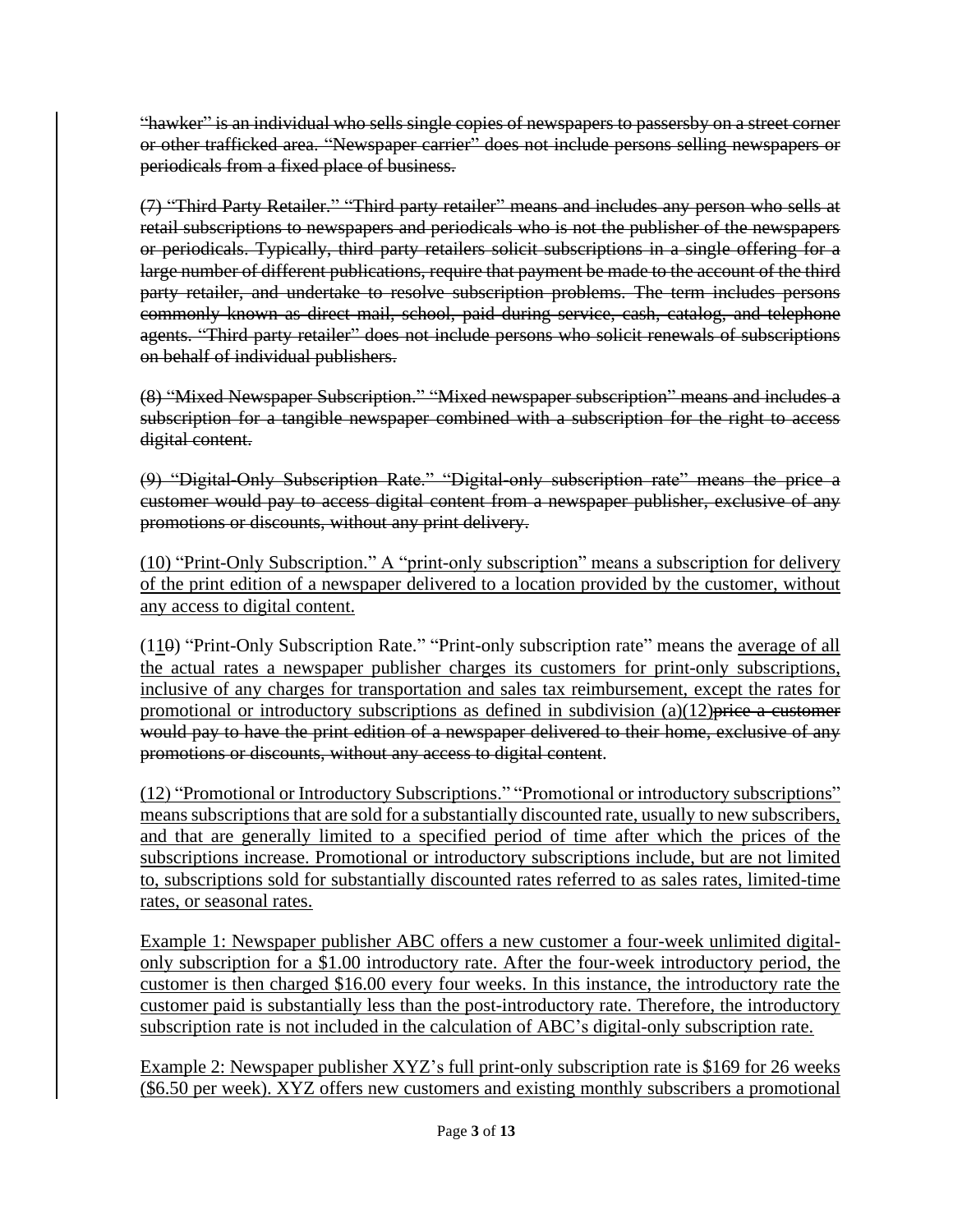rate for its print-only subscription of \$3.25 per week for a term of 26 weeks (a savings of 50% off the full print-only subscription rate). In this instance, the promotional rate is substantially less than the full print-only subscription rate. Therefore, the promotional subscription rate is not included in the calculation of XYZ's print-only subscription rate.

Example 3: Newspaper publisher ABC's customer Mr. Y has had a print-only subscription for the past three years for which he currently pays the full subscription rate of \$5.00 per week. When Mr. Y requests to cancel his subscription, ABC offers to reduce his subscription rate to \$4.25 per week (a savings of 15% off the full subscription rate he was paying), for an indefinite period. In this instance, the discounted subscription rate offered to retain Mr. Y is not substantially less than the full subscription rate. Therefore, the discounted subscription rate is included in the calculation of ABC's print-only subscription rate.

(13) "Publisher." "Publisher" means and includes any person who owns the rights to produce, market, and distribute printed literature and information.

(14) "Tangible Personal Property Allocation Percentage." The "tangible personal property allocation percentage" means the percentage of a mixed newspaper subscription rate that is for the sale of tangible personal property, inclusive of any charges for transportation and sales tax reimbursement.

(15) "Third-Party Retailer." "Third-party retailer" means and includes any person who makes retail sales of subscriptions to newspapers and periodicals who is not the publisher of the newspapers or periodicals. Typically, third-party retailers solicit subscriptions in a single offering for a large number of different publications, require that payment be made to the account of the third-party retailer, and undertake to resolve subscription problems. "Thirdparty retailer" does not include persons who solicit renewals of subscriptions on behalf of individual publishers.

(b) Application of Tax.

(1) In General. The sale of newspapers and periodicals, including sales by third party retailers, is subject to tax unless otherwise exempt.

Tax does not apply to sales of tangible personal property to persons who purchase the property for incorporation as a component part of a newspaper or periodical which will be sold notwithstanding that the purchaser is not the seller of the newspaper or periodical.

See Regulation 1574 <del>(18 CCR 1574)</del> for the application of tax to sales through vending machines and Regulation 1628 (18 CCR 1628) for the application of tax to transportation charges.

(2) Distributions of Newspapers and Periodicals Without Charge. Tax does not apply to the sale or use of tangible personal property which becomes an ingredient or component part of a copy of a newspaper or periodical regularly issued at average intervals not exceeding three months when that copy of such newspaper or periodical is distributed without charge, nor does tax apply to such distribution.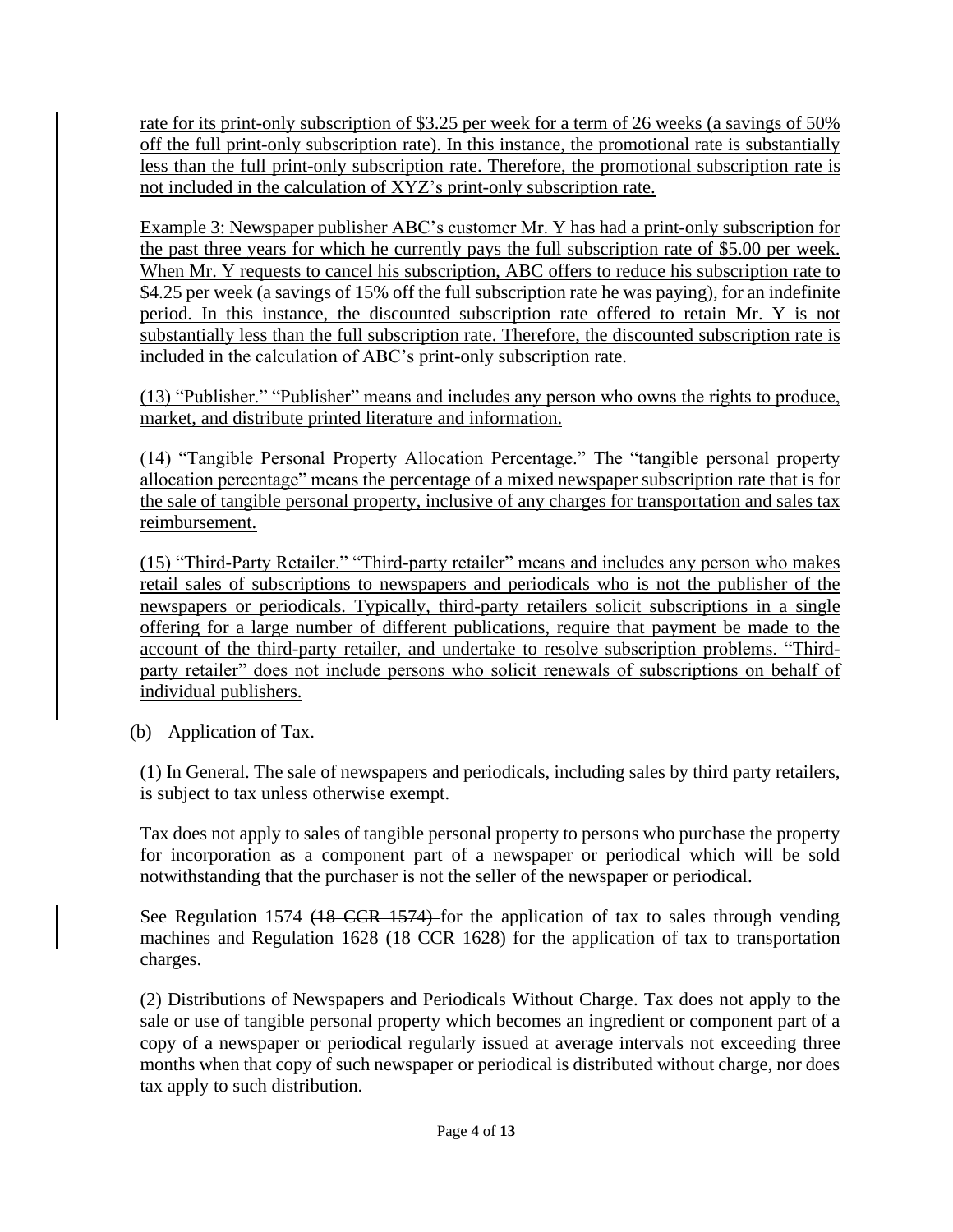Newspapers and periodicals distributed on a voluntary pay basis shall be considered as distributed without charge. Newspapers and periodicals are distributed on a voluntary pay basis when payment is requested from the consumer but is not required.

(3) Subscriptions.

(A) Exempt Subscriptions. Tax does not apply to the sale or use of a periodical, including a newspaper, which appears at least four, but not more than 60 times each year, which is sold by subscription, and which is delivered by mail or common carrier. For example, a daily newspaper is not a periodical for the purposes of this subdivision  $(b)(3)$ . Tax does not apply to the sale or use of tangible personal property which becomes an ingredient or component part of such a periodical.

(B) Mixed Newspaper Subscriptions. In the sale of When a newspaper publisher sells a mixed newspaper subscription, tax is appliedapplies to the sale tangible personal property portion of the print edition of the newspaper delivered to the location provided by the customertransaction (unless otherwise exempt or excluded), and not the right to access tothe digital content is not subject to tax. To determine the percentage of a mixed newspaper subscription rate that is for the print edition of a newspaper delivered to a location provided by the customer, inclusive of any charges for transportation and sales tax reimbursement, a newspaper publisher must multiply the rate charged to the customer by the newspaper publisher's tangible personal property allocation percentage.

1. For sales of mixed newspaper subscriptions made on and after October 1, 2016, a newspaper publisher's tangible personal property allocation percentage is presumed to be forty-seven (47) percent. of the charge for the mixed newspaper subscription is presumed to be the taxable measure from the sale of tangible personal property and tax applies to that amount; the remaining fFifty-three (53) percent of the mixed newspaper subscription rate is presumed to be for the nontaxable sale of the right to access to the digital content.

2. A newspaper publisher may rebut Ttheis presumptions and establish a lower tangible personal property allocation percentagemay be overcome by evidence demonstrating to the satisfaction of the DepartmentBoard that the digital-onlyits print-only subscription rate divided by the sum of its the print-only subscription rate and the digital-only subscription rate is less greater than fifty-threeforty-seven (5347) percent. A newspaper publisher Taxpayers shall maintain records pursuant to Regulation 1698, *Records*, to substantiate that the presumption is rebutted. a nontaxable allocation greater than fifty three (53) percent. PercentagesRates shall not be computed more often than once per quarter.

3. The following formula may be used to determine the measure of tax when a mixed newspaper subscription rate includes nontaxable transportation charges and sales tax reimbursement:

MSR = Mixed Newspaper Subscription Rate NTC = Nontaxable Transportation Charges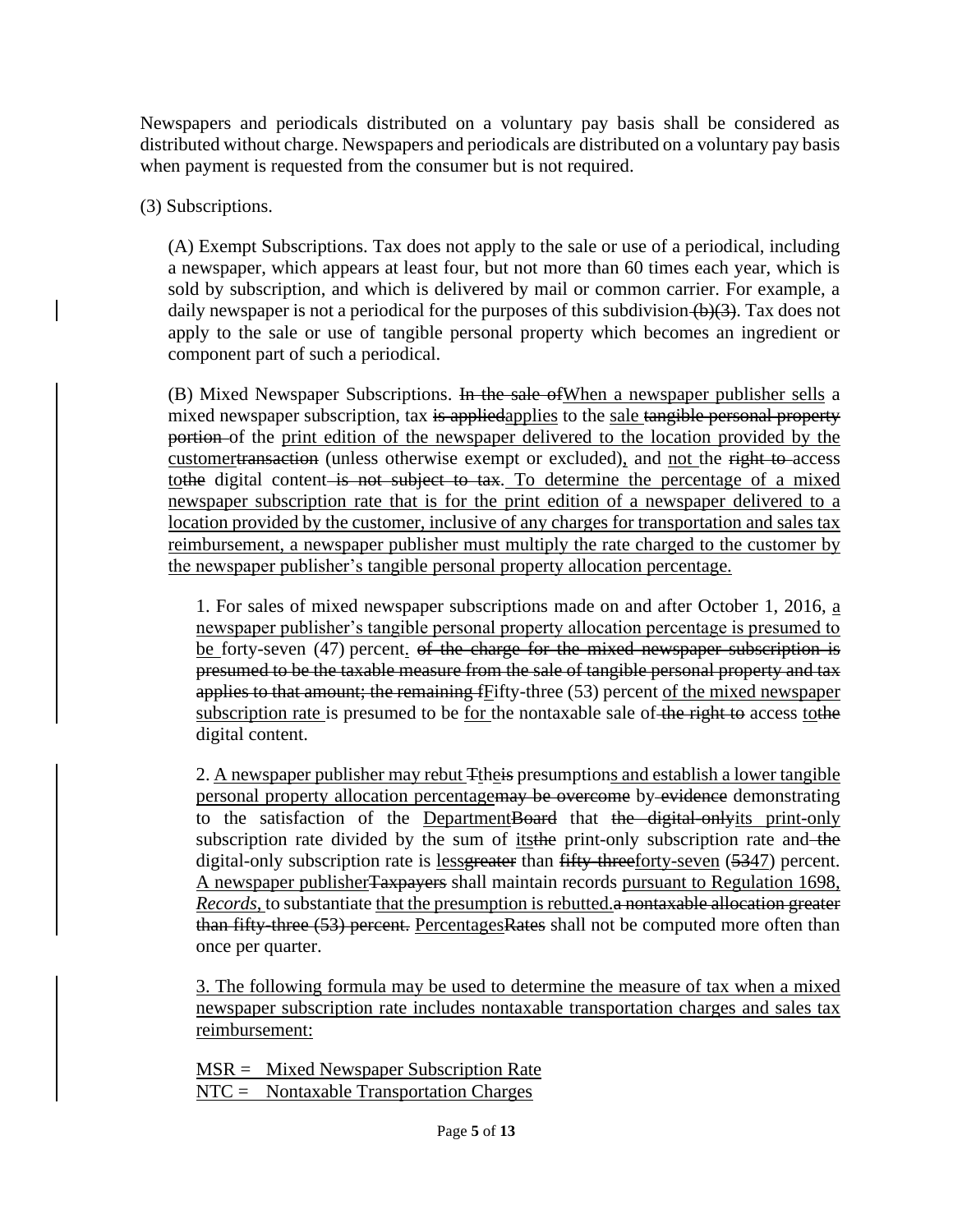$AP =$  Tangible Personal Property Allocation Percentage (Decimal form)

 $TR =$  Applicable Tax Rate (Decimal form)

| Measure of Tax $=$ $\vert$ – | $[(MSR \times AP) - NTC]$ |  |
|------------------------------|---------------------------|--|
|                              | $1 + TR$                  |  |

The following example illustrates the calculation of the measure of tax for a mixed newspaper subscription when the mixed newspaper subscription rate (including sales tax reimbursement and nontaxable transportation charges) is \$100, the newspaper publisher's tangible personal property allocation percentage is 47 percent (.47), the nontaxable transportation charges are \$10, and the applicable tax rate is 8 percent (.08).

$$
Measure of Tax = \left\lceil \frac{(\$100 \times .47) - \$10}{(1 + .08)} \right\rceil
$$

Amount for the Sale of the Print Edition of the Newspaper Delivered

(Including Sales Tax Reimbursement and Nontaxable Transportation Charges)

| (\$100.00 x .47)                                                                         |    | \$47.00  |
|------------------------------------------------------------------------------------------|----|----------|
| Amount for the Sale of the Print Edition of the Newspaper Delivered Excluding Nontaxable |    |          |
| <b>Transportation Charges (Including Sales Tax Reimbursement)</b>                        |    |          |
| $(\$47.00 - \$10)$                                                                       |    | \$37.00  |
| Measure of Tax for the Sale of the Mixed Newspaper Subscription                          |    |          |
| $(\$37.00 / 1.08)$                                                                       |    | \$ 34.26 |
| Sales Tax Due                                                                            |    |          |
| $(\$34.26 \times .08)$                                                                   | S. | 2.74     |
| Amount for the Nontaxable Sale of Access to Digital Content                              |    |          |
| $($100.00 \times .53)$                                                                   |    | \$ 53.00 |

(C) Reporting Subscription Sales. Each delivery of a newspaper or periodical pursuant to a subscription sale is a separate sale transaction. When the sale is subject to tax, the retailer must report and pay the tax based upon the reporting period within which the delivery is made. The subscription price shall be prorated over the term of the subscription period.

(4) Membership Organizations. Generally, tax applies to sales of newspapers and periodicals by membership organizations. If the price is separately stated, tax applies to that amount. If the price is not separately stated, the measure of tax is the fair retail selling price of the publication.

The application of tax to distributions of newspapers and periodicals by nonprofit organizations is provided in at subdivision (b)(5). The application of tax to sales of periodicals by subscription is provided  $\frac{\text{inat}}{\text{inat}}$  subdivision (b)(3).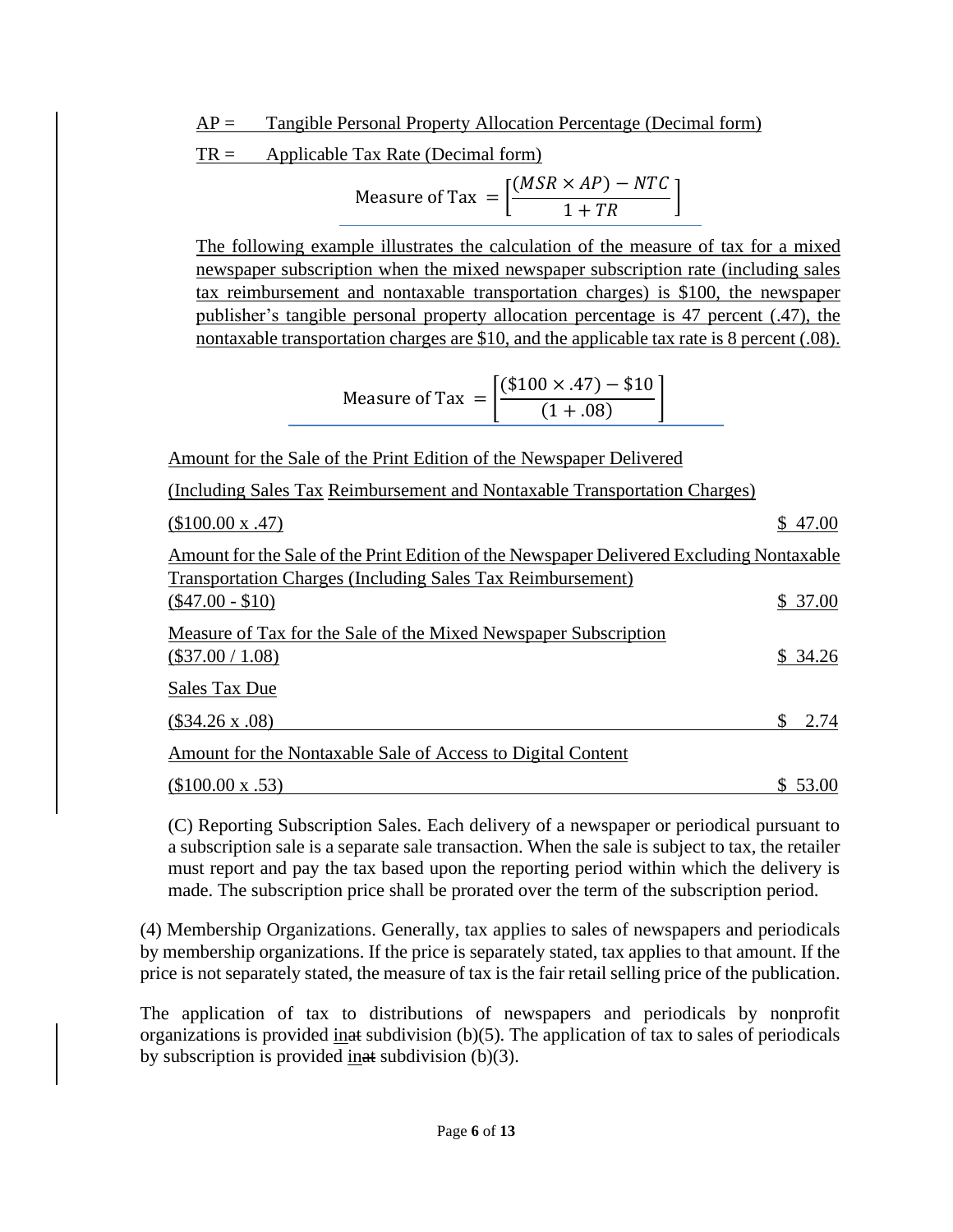(5) Nonprofit Organizations.

(A) Internal Revenue Code Section  $501(c)(3)$  Organizations. Tax does not apply to the sale or use of any newspaper or periodical distributed by an organization that qualifies for tax exempt status under section  $501(c)(3)$  of the Internal Revenue Code, nor tangible personal property which becomes an ingredient or component part of any such newspaper or periodical regularly issued at average intervals not exceeding three months and distributed under either of the following circumstances:

1. The issues are distributed to the organization's members in consideration of the organization's membership fee; or

2. The issues are of a newspaper or periodical which neither receives revenue from, nor accepts, any commercial advertising.

For purposes of this subdivision, any governmental entity established and administered for the purposes provided in Internal Revenue Code section Section  $501(c)(3)$  shall be considered to be an organization that qualifies for tax exempt status under that section.

(B) Other Nonprofit Organizations. Tax does not apply to the sale or use of any newspaper or periodical regularly issued at average intervals not exceeding three months and distributed by a nonprofit organization, nor tangible personal property that becomes an ingredient or component part of any such newspaper or periodical, only as to issues distributed pursuant to both of the following requirements:

1. The issues are distributed to the organization's members in consideration, in whole, or in part, of the organization's membership fee;

2. The amount paid or incurred by the nonprofit organization for the cost of printing the newspaper or periodical is less than ten percent of the membership fee attributable to the period for which the newspaper or periodical is distributed, whether the publication is printed within or without this state. The cost of printing shall be determined as follows.

The cost of printing includes costs of tangible personal property purchased to become an ingredient or component part of the newspaper or periodical (e.g., ink and paper) and costs of labor to print the newspaper or periodical. The cost of printing does not include costs not attributable to actual printing, such as costs of special printing aids, typography, and preparation of layouts.

If the organization contracts with an outside printer to print the newspaper or periodical, the organization shall obtain and retain documentation segregating the costs of printing from the printer's other charges.

If the organization is the printer of the newspaper or periodical, the cost of printing includes the aggregate of the cost of tangible personal property purchased to become an ingredient or component part of the newspaper or periodical; labor of printing, including fringe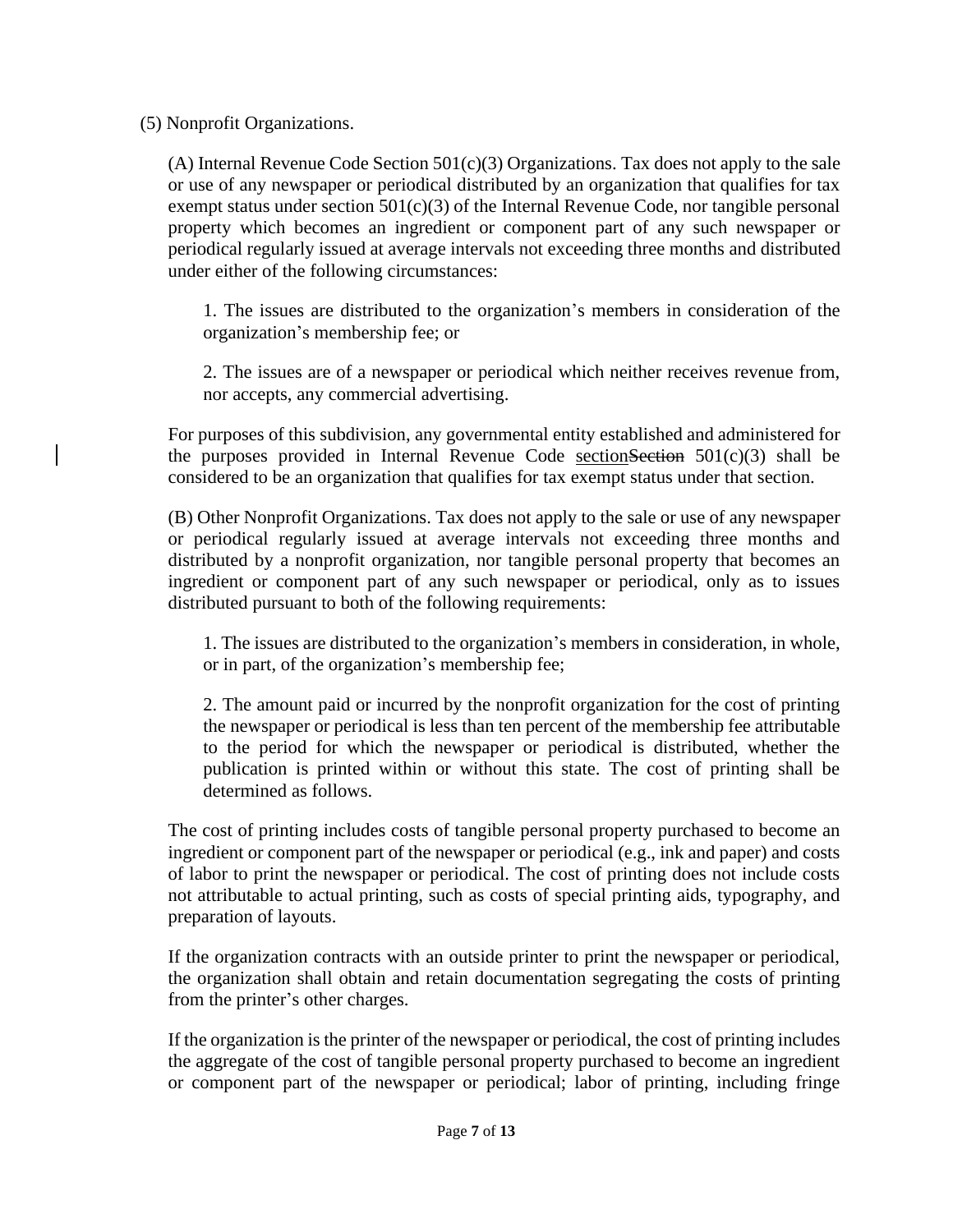benefits and payroll taxes; and other costs attributable to the actual printing of the newspaper or periodical.

If an organization has published the newspaper or periodical for a period exceeding twelve months and the method of printing has not changed, the organization may elect to consider the cost of printing for a reporting period to be equal to the amount paid or incurred for the same reporting period for the previous fiscal or calendar year.

(6) Newspaper Carriers. A newspaper carrier is not a retailer. The publisher or distributor for whom the carrier delivers is the retailer of the newspapers delivered. The publisher or distributor shall report and pay tax measured by the price charged to the customer by the carrier.

(7) Consumption of Property. Tax applies to the sale to or use by a newspaper or periodical publisher of tangible personal property consumed in the manufacturing process. Tax does not apply to the cost of tangible personal property lost or wasted in the manufacturing process when that property was purchased for the purpose of incorporation into a newspaper or periodical to be sold or to be distributed in accordance with subdivision (b)(2).

(8) School Catalogs and Yearbooks. Public or private schools, county offices of education, school districts, or student organizations are the consumers of catalogs and yearbooks prepared for or by them, and tax does not apply to their receipts from the distribution of the publications to students.

Tax applies to charges for the preparation of such publications made to public or private schools, county offices of education, school districts, or student organizations by printers, engravers, photographers and the like.

(c) Exemption Certificates. Any seller claiming a transaction as exempt from sales tax pursuant to Revenue and Taxation Code sections 6362.7 or 6362.8 should timely obtain in good faith an exemption certificate in writing from the purchaser. The exemption certificate will be considered timely if obtained by the seller at any time before the seller bills the purchaser for the property, or any time within the seller's normal billing and payment cycle, or any time at or prior to delivery of the property.

(1) Certificate A. Certificate to be used for purchases of tangible personal property for incorporation into newspapers or periodicals for sale in accordance with subdivisions (b)(1) or (b)(3), above.

(2) Certificate B. Certificate to be used for purchases of tangible personal property that becomes an ingredient or component part of newspapers or periodicals that are distributed without charge in accordance with subdivision (b)(2), above.

(3) Certificate C. Certificate to be used for purchases of tangible personal property that becomes an ingredient or component part of newspapers or periodicals that are distributed by organizations which qualify for tax-exempt status under Internal Revenue Code section  $501(c)(3)$  in accordance with subdivision (b)(5)(A), above.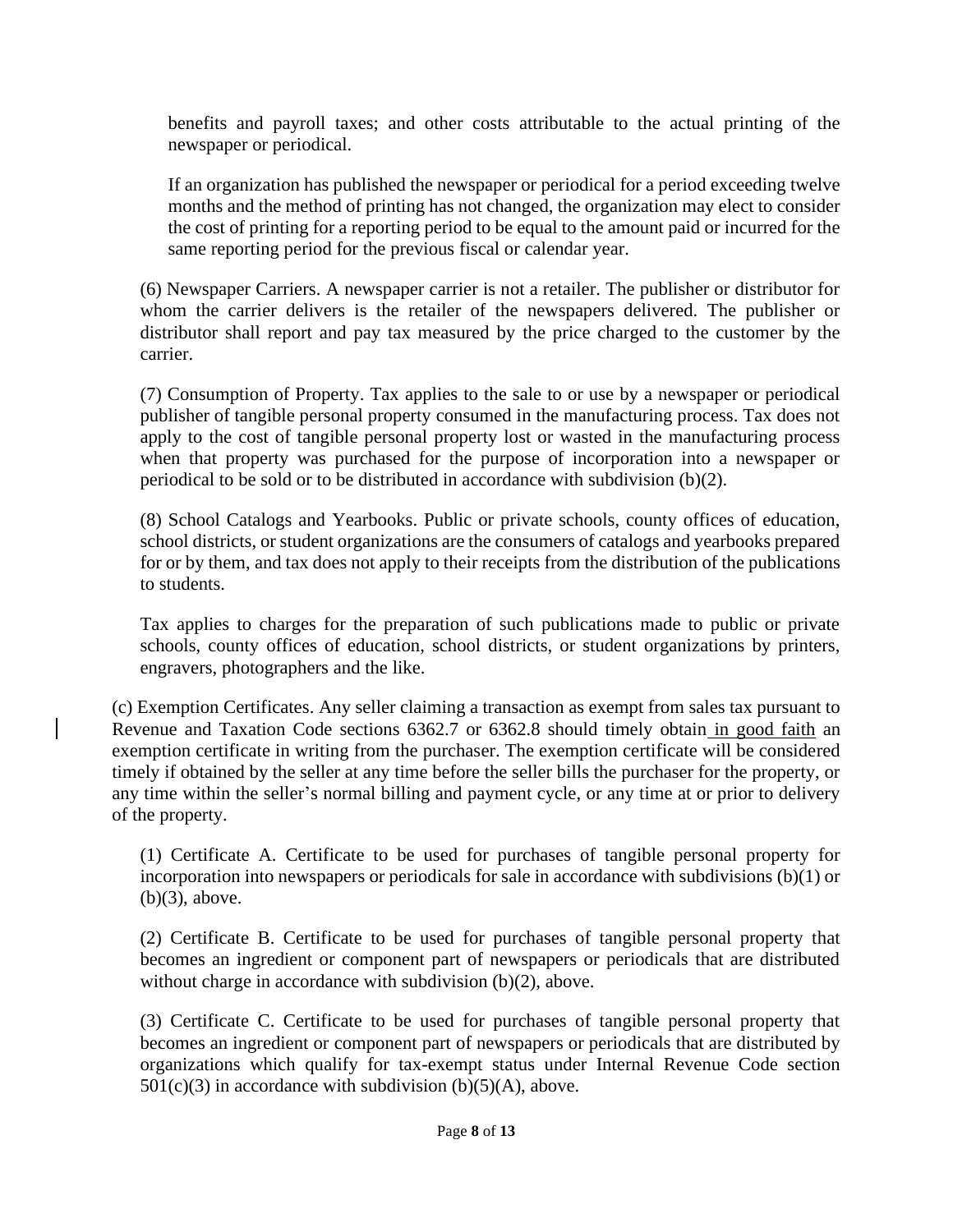(4) Certificate D. Certificate to be used for purchases of tangible personal property that becomes an ingredient or component part of newspapers or periodicals that are distributed by nonprofit organizations in accordance with subdivision (b)(5)(B), above.

### Certificate A

California Sales Tax Exemption Certificate

Sales of tangible personal property for incorporation into a newspaper or periodical for sale

(Name of Purchaser)

\_\_\_\_\_\_\_\_\_\_\_\_\_\_\_\_\_\_\_\_\_\_\_\_\_\_\_\_\_\_\_\_\_\_\_\_\_\_\_\_\_\_\_\_\_\_\_\_\_\_\_\_\_\_\_\_\_\_\_\_\_\_\_\_\_\_\_\_\_\_\_\_\_\_\_\_\_\_

\_\_\_\_\_\_\_\_\_\_\_\_\_\_\_\_\_\_\_\_\_\_\_\_\_\_\_\_\_\_\_\_\_\_\_\_\_\_\_\_\_\_\_\_\_\_\_\_\_\_\_\_\_\_\_\_\_\_\_\_\_\_\_\_\_\_\_\_\_\_\_\_\_\_\_\_\_\_ (Address of Purchaser)

### I HEREBY CERTIFY:

*Initial one of the following:*

\_\_\_\_ That I hold valid seller's permit No. \_\_\_\_\_\_\_\_\_\_\_\_\_\_\_\_\_\_\_\_\_\_\_\_\_\_\_\_\_ issued pursuant to the Sales and Use Tax Law.

That I do not hold a seller's permit issued pursuant to the Sales and Use Tax Law. I do not sell any tangible personal property for which a permit is required.

I further certify that the tangible personal property described herein which I shall purchase from

\_\_\_\_\_\_\_\_\_\_\_\_\_\_\_\_\_\_\_\_\_\_\_\_\_\_\_\_\_\_\_\_\_\_\_\_\_\_\_\_\_\_\_\_\_\_\_\_\_\_\_\_\_\_\_\_\_\_\_\_\_\_\_\_\_\_\_\_\_\_\_\_\_\_\_\_\_\_ (Name of Vendor)

will become a component part of the newspaper or periodical\*

\_\_\_\_\_\_\_\_\_\_\_\_\_\_\_\_\_\_\_\_\_\_\_\_\_\_\_\_\_\_\_\_\_\_\_\_\_\_\_\_\_\_\_\_\_\_\_\_\_\_\_\_\_\_\_\_\_\_\_\_\_\_\_\_\_\_\_\_\_\_\_\_\_\_\_\_\_\_ (Name and Type of Newspaper or Periodical)

and sold as a component part of the publication.

I understand that in the event any such property is sold or used other than as specified above or used other than for retention, demonstration, or display while holding it for sale in the regular course of business, I am required by the Sales and Use Tax Law to report and pay any applicable sales or use tax. Description of the property to be purchased:

\_\_\_\_\_\_\_\_\_\_\_\_\_\_\_\_\_\_\_\_\_\_\_\_\_\_\_\_\_\_\_\_\_\_\_\_\_\_\_\_\_\_\_\_\_\_\_\_\_\_\_\_\_\_\_\_\_\_\_\_\_\_\_\_\_\_\_\_\_\_\_\_\_\_\_\_\_\_ \_\_\_\_\_\_\_\_\_\_\_\_\_\_\_\_\_\_\_\_\_\_\_\_\_\_\_\_\_\_\_\_\_\_\_\_\_\_\_\_\_\_\_\_\_\_\_\_\_\_\_\_\_\_\_\_\_\_\_\_\_\_\_\_\_\_\_\_\_\_\_\_\_\_\_\_\_\_

Date:

\_\_\_\_\_\_\_\_\_\_\_\_\_\_\_\_\_\_\_\_\_\_\_\_\_\_\_\_\_\_\_\_\_\_\_\_\_\_\_\_\_\_\_\_\_\_\_\_\_\_\_\_\_\_\_\_\_\_\_\_\_\_\_\_\_\_\_\_\_\_\_\_\_\_\_\_\_\_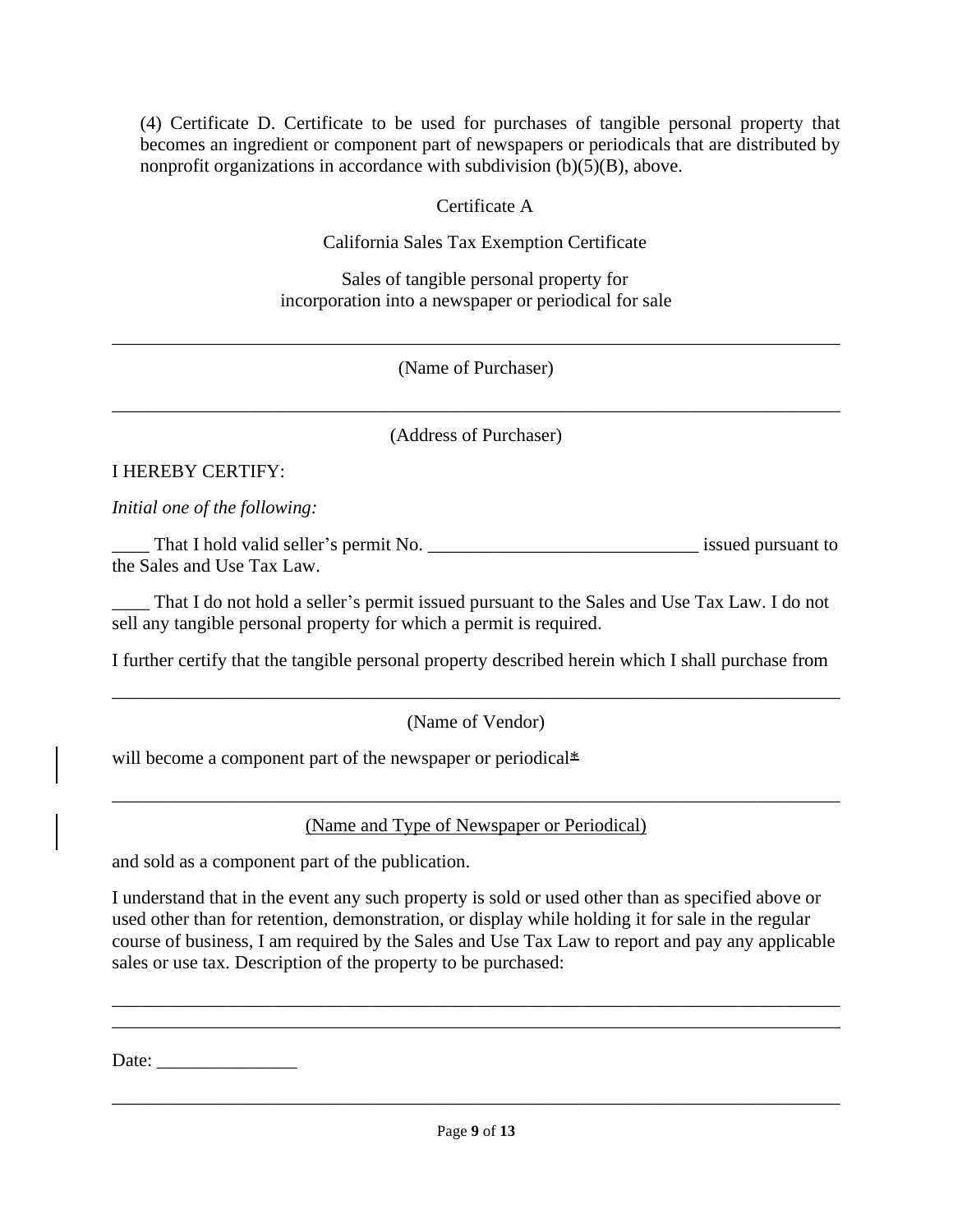#### (Signature of Purchaser or Authorized Agent)

#### (Title)

\_\_\_\_\_\_\_\_\_\_\_\_\_\_\_\_\_\_\_\_\_\_\_\_\_\_\_\_\_\_\_\_\_\_\_\_\_\_\_\_\_\_\_\_\_\_\_\_\_\_\_\_\_\_\_\_\_\_\_\_\_\_\_\_\_\_\_\_\_\_\_\_\_\_\_\_\_\_

\* Insert name and type of newspaper or periodical

Certificate B

California Sales Tax Exemption Certificate

Sales of tangible personal property which becomes an ingredient or component part of newspapers or periodicals that are distributed without charge

\_\_\_\_\_\_\_\_\_\_\_\_\_\_\_\_\_\_\_\_\_\_\_\_\_\_\_\_\_\_\_\_\_\_\_\_\_\_\_\_\_\_\_\_\_\_\_\_\_\_\_\_\_\_\_\_\_\_\_\_\_\_\_\_\_\_\_\_\_\_\_\_\_\_\_\_\_\_ (Name of Purchaser)

\_\_\_\_\_\_\_\_\_\_\_\_\_\_\_\_\_\_\_\_\_\_\_\_\_\_\_\_\_\_\_\_\_\_\_\_\_\_\_\_\_\_\_\_\_\_\_\_\_\_\_\_\_\_\_\_\_\_\_\_\_\_\_\_\_\_\_\_\_\_\_\_\_\_\_\_\_\_ (Address of Purchaser)

#### I HEREBY CERTIFY:

*Initial one of the following:*

That I hold valid seller's permit No.  $\qquad \qquad$  issued pursuant to the Sales and Use Tax Law.

That I do not hold a seller's permit issued pursuant to the Sales and Use Tax Law. I do not sell any tangible personal property for which a permit is required.

I further certify that I am engaged in the business of publishing  $*$ 

\_\_\_\_\_\_\_\_\_\_\_\_\_\_\_\_\_\_\_\_\_\_\_\_\_\_\_\_\_\_\_\_\_\_\_\_\_\_\_\_\_\_\_\_\_\_\_\_\_\_\_\_\_\_\_\_\_\_\_\_\_\_\_\_\_\_\_\_\_\_\_\_\_\_\_\_\_\_ (Name and Type of Newspaper or Periodical)

which is regularly issued at average intervals not exceeding three months and distributed without charge by me. The tangible personal property described herein which I shall purchase from

\_\_\_\_\_\_\_\_\_\_\_\_\_\_\_\_\_\_\_\_\_\_\_\_\_\_\_\_\_\_\_\_\_\_\_\_\_\_\_\_\_\_\_\_\_\_\_\_\_\_\_\_\_\_\_\_\_\_\_\_\_\_\_\_\_\_\_\_\_\_\_\_\_\_\_\_\_\_ (Name of Vendor)

will become a component part of the publication listed above. I understand that if I use any of the property purchased for any other purpose I am required by the Sales and Use Tax Law to report and pay any applicable sales and use tax, measured by the purchase price of such property.

Description of property to be purchased:

\_\_\_\_\_\_\_\_\_\_\_\_\_\_\_\_\_\_\_\_\_\_\_\_\_\_\_\_\_\_\_\_\_\_\_\_\_\_\_\_\_\_\_\_\_\_\_\_\_\_\_\_\_\_\_\_\_\_\_\_\_\_\_\_\_\_\_\_\_\_\_\_\_\_\_\_\_\_ \_\_\_\_\_\_\_\_\_\_\_\_\_\_\_\_\_\_\_\_\_\_\_\_\_\_\_\_\_\_\_\_\_\_\_\_\_\_\_\_\_\_\_\_\_\_\_\_\_\_\_\_\_\_\_\_\_\_\_\_\_\_\_\_\_\_\_\_\_\_\_\_\_\_\_\_\_\_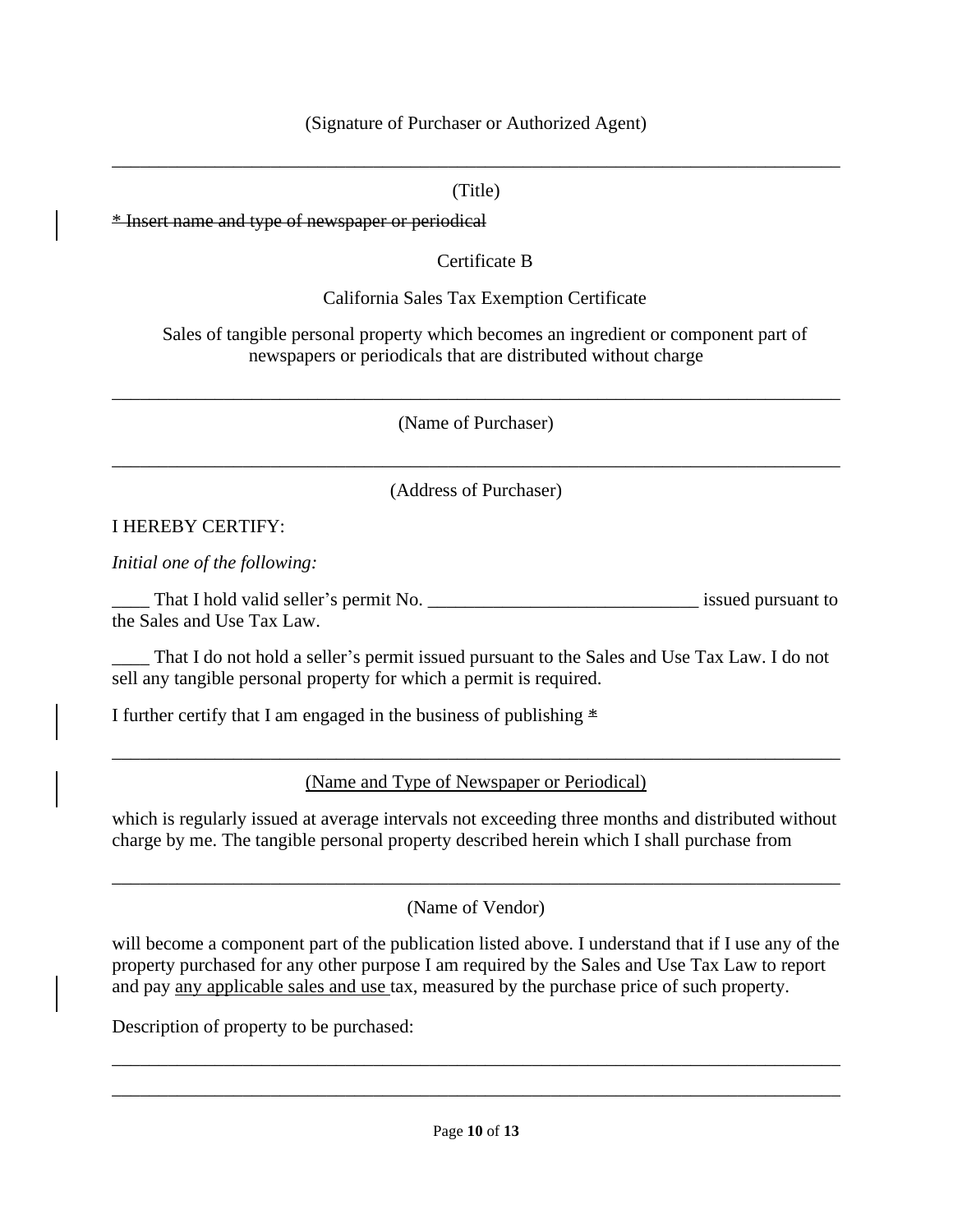Date:

# \_\_\_\_\_\_\_\_\_\_\_\_\_\_\_\_\_\_\_\_\_\_\_\_\_\_\_\_\_\_\_\_\_\_\_\_\_\_\_\_\_\_\_\_\_\_\_\_\_\_\_\_\_\_\_\_\_\_\_\_\_\_\_\_\_\_\_\_\_\_\_\_\_\_\_\_\_\_ (Signature of Purchaser or Authorized Agent)

# \_\_\_\_\_\_\_\_\_\_\_\_\_\_\_\_\_\_\_\_\_\_\_\_\_\_\_\_\_\_\_\_\_\_\_\_\_\_\_\_\_\_\_\_\_\_\_\_\_\_\_\_\_\_\_\_\_\_\_\_\_\_\_\_\_\_\_\_\_\_\_\_\_\_\_\_\_\_ (Title)

\* Insert name and type of newspaper or periodical

Certificate C

California Sales Tax Exemption Certificate

Sales of tangible personal property that becomes an ingredient or component of newspapers or periodicals that are distributed by organizations which qualify for tax-exempt status under Internal Revenue Code section 501(c)(3)

(Name of Purchaser) \_\_\_\_\_\_\_\_\_\_\_\_\_\_\_\_\_\_\_\_\_\_\_\_\_\_\_\_\_\_\_\_\_\_\_\_\_\_\_\_\_\_\_\_\_\_\_\_\_\_\_\_\_\_\_\_\_\_\_\_\_\_\_\_\_\_\_\_\_\_\_\_\_\_\_\_\_\_

\_\_\_\_\_\_\_\_\_\_\_\_\_\_\_\_\_\_\_\_\_\_\_\_\_\_\_\_\_\_\_\_\_\_\_\_\_\_\_\_\_\_\_\_\_\_\_\_\_\_\_\_\_\_\_\_\_\_\_\_\_\_\_\_\_\_\_\_\_\_\_\_\_\_\_\_\_\_

(Address of Purchaser)

#### I HEREBY CERTIFY:

*Initial one of the following:*

\_\_\_\_ That the purchaser holds valid seller's permit No. \_\_\_\_\_\_\_\_\_\_\_\_\_\_\_\_\_\_\_\_\_\_\_\_\_\_\_ issued pursuant to the Sales and Use Tax Law.

That the purchaser does not hold a seller's permit issued pursuant to the Sales and Use Tax Law. The purchaser does not sell any tangible personal property for which a permit is required.

I further certify that the purchaser is an organization that qualifies for tax-exempt status under section Section  $501(c)(3)$  of the Internal Revenue Code and is engaged in the business of selling or publishing $*$ 

\_\_\_\_\_\_\_\_\_\_\_\_\_\_\_\_\_\_\_\_\_\_\_\_\_\_\_\_\_\_\_\_\_\_\_\_\_\_\_\_\_\_\_\_\_\_\_\_\_\_\_\_\_\_\_\_\_\_\_\_\_\_\_\_\_\_\_\_\_\_\_\_\_\_\_\_\_\_ (Name and Type of Newspaper or Periodical)

which is regularly issued at average intervals not exceeding three months.

The tangible personal property described herein which I shall purchase from

(Name of Vendor)

\_\_\_\_\_\_\_\_\_\_\_\_\_\_\_\_\_\_\_\_\_\_\_\_\_\_\_\_\_\_\_\_\_\_\_\_\_\_\_\_\_\_\_\_\_\_\_\_\_\_\_\_\_\_\_\_\_\_\_\_\_\_\_\_\_\_\_\_\_\_\_\_\_\_\_\_\_\_

will be resold in the form of tangible personal property or will become a component part of a newspaper or periodical distributed by the organization and (check one or both):

The organization will distribute the newspaper or periodical to the members of the organization in consideration of payment of the organization's membership fee or to the organization's contributors.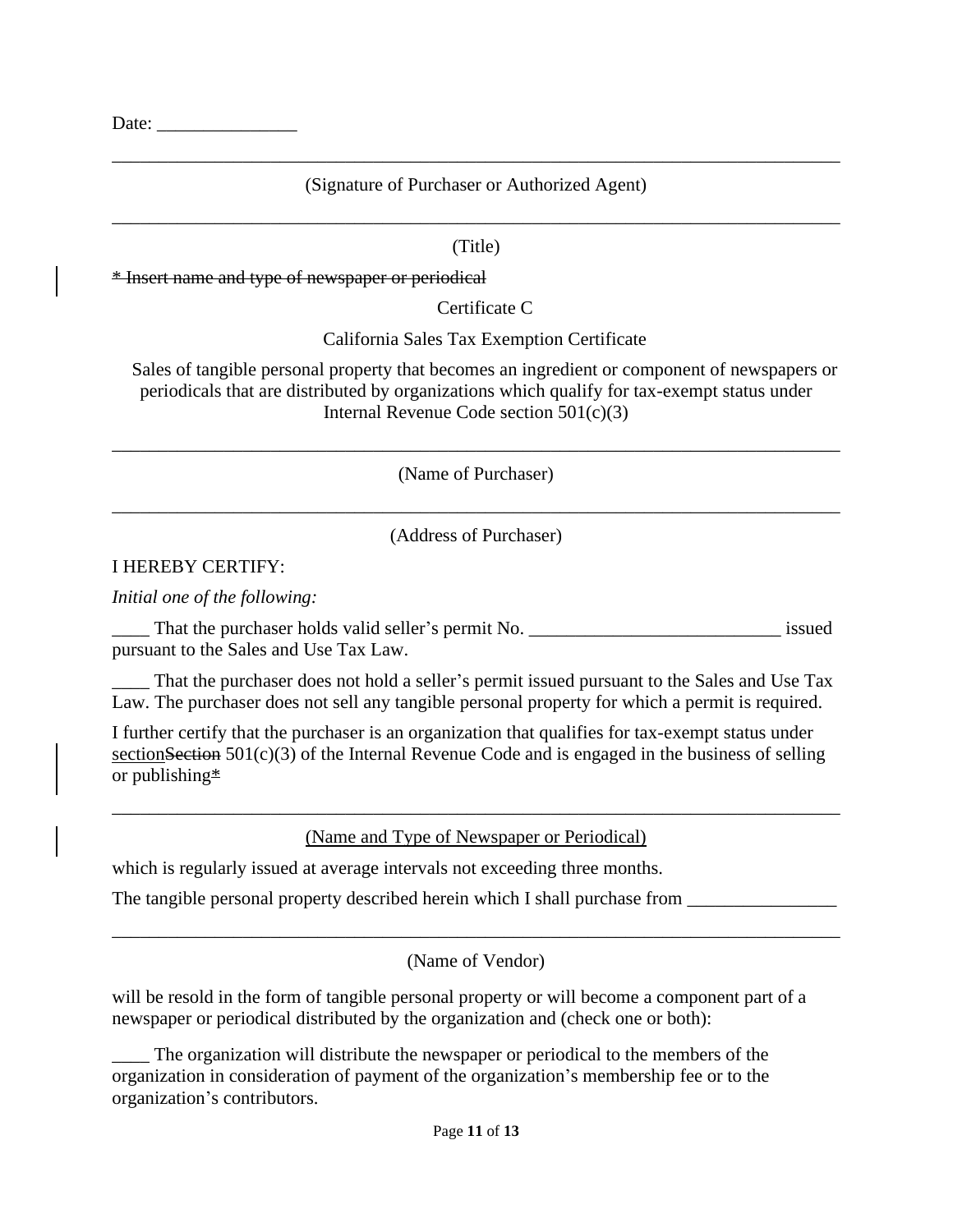The publication does not receive revenue from or accept any commercial advertising.

I understand that in the event any such property is sold or used other than as specified above or used other than for retention, demonstration, or display while holding it for sale in the regular course of business, I am required by the Sales and Use Tax Law to report and

\_\_\_\_\_\_\_\_\_\_\_\_\_\_\_\_\_\_\_\_\_\_\_\_\_\_\_\_\_\_\_\_\_\_\_\_\_\_\_\_\_\_\_\_\_\_\_\_\_\_\_\_\_\_\_\_\_\_\_\_\_\_\_\_\_\_\_\_\_\_\_\_\_\_\_\_\_\_ \_\_\_\_\_\_\_\_\_\_\_\_\_\_\_\_\_\_\_\_\_\_\_\_\_\_\_\_\_\_\_\_\_\_\_\_\_\_\_\_\_\_\_\_\_\_\_\_\_\_\_\_\_\_\_\_\_\_\_\_\_\_\_\_\_\_\_\_\_\_\_\_\_\_\_\_\_\_

pay any applicable sales or use tax. Description of the property to be purchased:

Date:

# \_\_\_\_\_\_\_\_\_\_\_\_\_\_\_\_\_\_\_\_\_\_\_\_\_\_\_\_\_\_\_\_\_\_\_\_\_\_\_\_\_\_\_\_\_\_\_\_\_\_\_\_\_\_\_\_\_\_\_\_\_\_\_\_\_\_\_\_\_\_\_\_\_\_\_\_\_\_ (Signature of Purchaser or Authorized Agent)

# \_\_\_\_\_\_\_\_\_\_\_\_\_\_\_\_\_\_\_\_\_\_\_\_\_\_\_\_\_\_\_\_\_\_\_\_\_\_\_\_\_\_\_\_\_\_\_\_\_\_\_\_\_\_\_\_\_\_\_\_\_\_\_\_\_\_\_\_\_\_\_\_\_\_\_\_\_\_ (Title)

\*Insert name and type of newspaper or periodical

Certificate D

California Sales Tax Exemption Certificate

Sales of tangible personal property which becomes an ingredient or component part of newspapers or periodicals that are distributed by nonprofit organizations

\_\_\_\_\_\_\_\_\_\_\_\_\_\_\_\_\_\_\_\_\_\_\_\_\_\_\_\_\_\_\_\_\_\_\_\_\_\_\_\_\_\_\_\_\_\_\_\_\_\_\_\_\_\_\_\_\_\_\_\_\_\_\_\_\_\_\_\_\_\_\_\_\_\_\_\_\_\_ (Name of Purchaser)

\_\_\_\_\_\_\_\_\_\_\_\_\_\_\_\_\_\_\_\_\_\_\_\_\_\_\_\_\_\_\_\_\_\_\_\_\_\_\_\_\_\_\_\_\_\_\_\_\_\_\_\_\_\_\_\_\_\_\_\_\_\_\_\_\_\_\_\_\_\_\_\_\_\_\_\_\_\_ (Address of Purchaser)

I HEREBY CERTIFY:

*Initial one of the following:*

That the purchaser holds valid seller's permit No. issued pursuant to the Sales and Use Tax Law.

That the purchaser does not hold a seller's permit issued pursuant to the Sales and Use Tax Law. The purchaser does not sell any tangible personal property for which a permit is required.

I further certify that the purchaser is a nonprofit organization which is engaged in the business of selling or publishing $*$ 

\_\_\_\_\_\_\_\_\_\_\_\_\_\_\_\_\_\_\_\_\_\_\_\_\_\_\_\_\_\_\_\_\_\_\_\_\_\_\_\_\_\_\_\_\_\_\_\_\_\_\_\_\_\_\_\_\_\_\_\_\_\_\_\_\_\_\_\_\_\_\_\_\_\_\_\_\_\_ (Name and Type of Newspaper or Periodical)